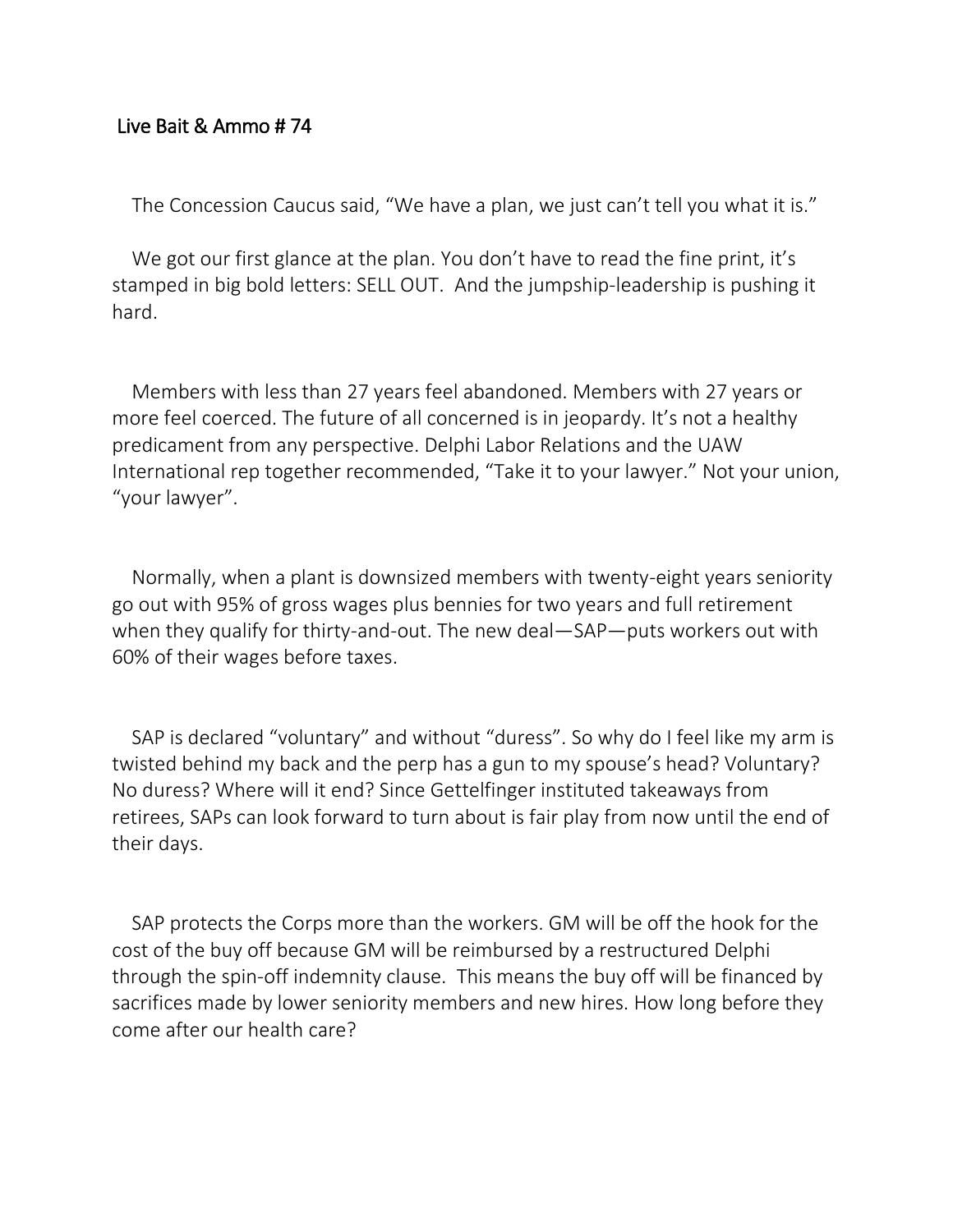And then there's the "right" to transfer back to GM. We didn't chose to transfer out of GM, so why do we have to reapply for our status as GM employees? We didn't choose to transfer our GM pension credits to Delphi, so how is it we are expected to work for Delphi at reduced wages and benefits in order to earn our GM pension credits?

We don't vote on the SAP as a union. Each member has to make an individual decision. The feeling of isolation induces anxiety. We need to remind each other that we are in this turmoil together. We can assert our dignity through solidarity with our fellow workers.

Whatever our "choice", we should stand in solidarity with our brothers and sisters. Don't reject those who choose to leave. Don't neglect those you leave behind. Our future security is bound together. Send the company and their concession partners one strong message: the bonds of our solidarity are stronger than your diabolical manipulations.

Members who elect to take the SAP can still help us resist concessions by working to rule, voting no on the contract if it is less than we deserve, and by supporting delegates who are still invested in the workplace: delegates who are willing to challenge authority; delegates who will stand up and speak out for Delphi workers and their families; delegates who will openly appeal to GM members for their support in our struggle; delegates who will send the International a strong message: WHAT HAPPENS AT DELPHI IS THE FUTURE OF THE UNION.

Too many of the campaigners will go along with anything the Concession Caucus tells them. Appointees have to go along with the Caucus or they will lose their appointments. If we choose to elect delegates who will only smile and nod, we may as well save the Local's money and just send a note— "Whatever you want to do is fine with us" —because that is how they will act.